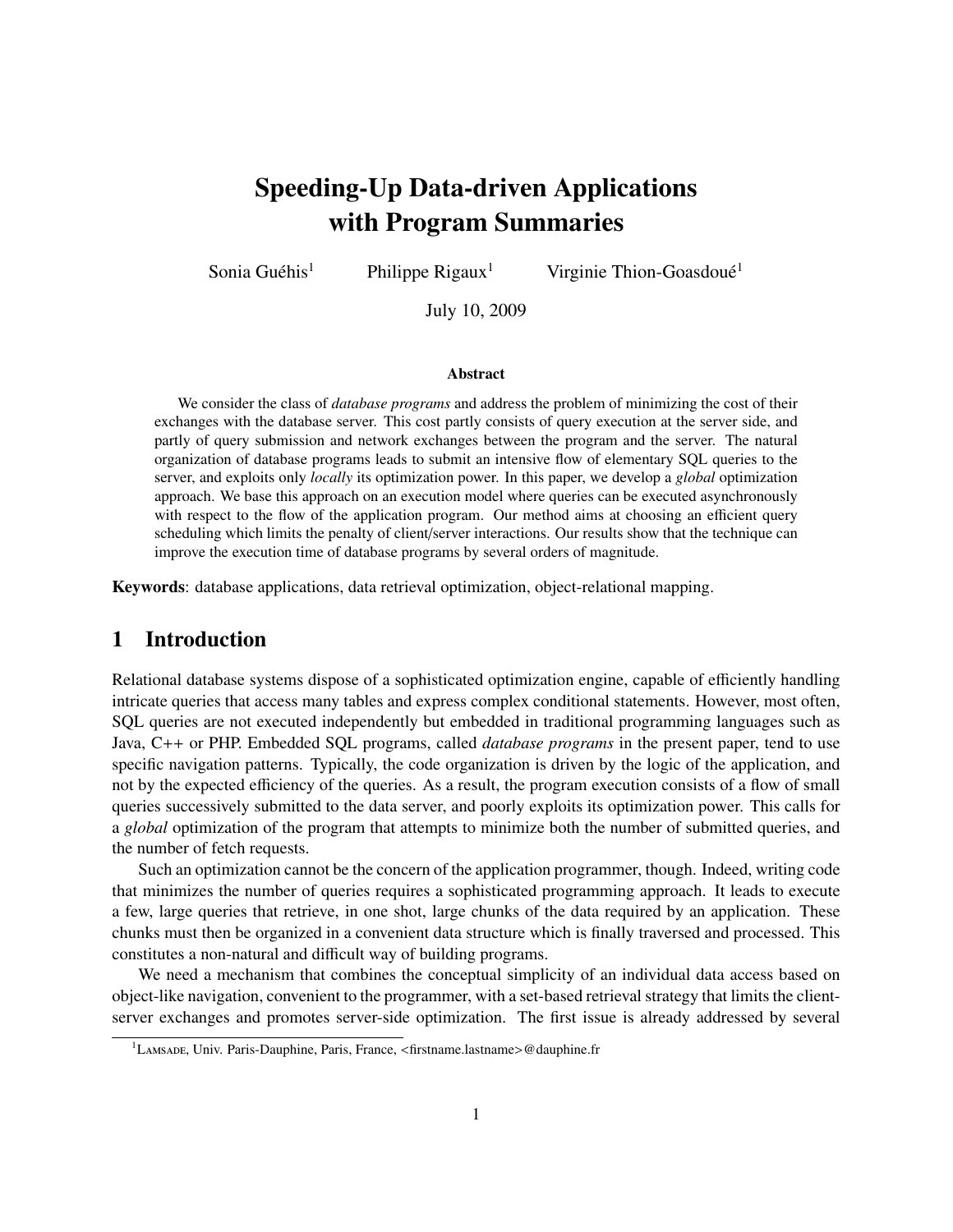- Customer (custKey, address, nationKey, phone, acctbal, mktsegment, comment)
- Orders (orderKey, custKey, orderStatus, totalPrice, orderDate, orderPriority, clerk, shipPriority, comment)
- LineItem (orderKey, linenumber, partKey, suppKey, quantity, extendedPrice, discount, tax, returnFlag, lineStatus, .., comment)
- Part (partKey, name, mfgr, brand, type, size, container, comment, retailPrice)
- Nation (nationKey, name, regionKey, comment)
- Region (regionKey, name, comment)

#### Figure 1: Schema of the TPC benchmark

persistency layers providers (Hibernate, Ruby-on-the-rail, The Zend Framework) which rely on the socalled Object-Relational Mapping (ORM) approach. However, the set-based evaluation of queries is only partially covered in these frameworks, with ad-hoc and local solutions.

In the present paper we propose an optimization approach for database programs based on a declarative description called *program summary*. It describes the sequence of accesses to the database instance, viewed as a graph supporting navigation primitives. This declarative specification lets the optimizer manipulate data retrieval requirements as a whole, instead of processing them as a flow of SQL queries submitted independently to the database system. It becomes then possible to choose a global strategy that minimizes the cost of transferring data from the server to the client. A key feature is that the summary can be created and modified independently from the program logic. This saves programmers from worrying about optimization issues, and lets experts adapt the execution strategy at any moment of the application lifetime.

We analyse the characteristics of embedded query execution, and identify the main time-consuming operations that contribute to the global execution cost. We derive from this analysis a cost model to assess the run-time behavior of a specific execution. Based on this cost model, we develop a rewriting strategy to obtain an optimized scheduling of embedded queries execution for a given input database program.

Finally, we conduct a set of experiments on the TPC-Benchmark, applying our optimization approach to Java/JDBC applications. Our implementation relies on execution primitives provided by the Hibernate ORM layer. First, this confirms that our optimization strategy can be implemented with standard engineering tools. Second, our results show impressive improvements (one or two orders of magnitude faster than the standard approach). This optimization is obtained at a very low cost: it requires the specification of the summary and the initial execution of an optimization module that tunes the Hibernate execution strategy.

In the rest of the paper we first shortly develop the problem statement (Section 2). We then successively present the components of our proposal. Section 3 is devoted to our model and formalizes program summaries. Section 4 proposes our cost model and the associated evaluation strategy. We give our experimental setting and results in Section 5. Finally, Section 6 discusses related work and Section 7 concludes the paper.

## 2 Problem Statement

This section provides a short review of the technical aspects of SQL programming, including an introduction to the two main techniques in use nowadays: cursor-based navigation, and Objet-Relational Mapping (ORM) interfaces. Throughout the paper, we use as a running example the schema of the TPC Benchmark [?], given in Figure 1.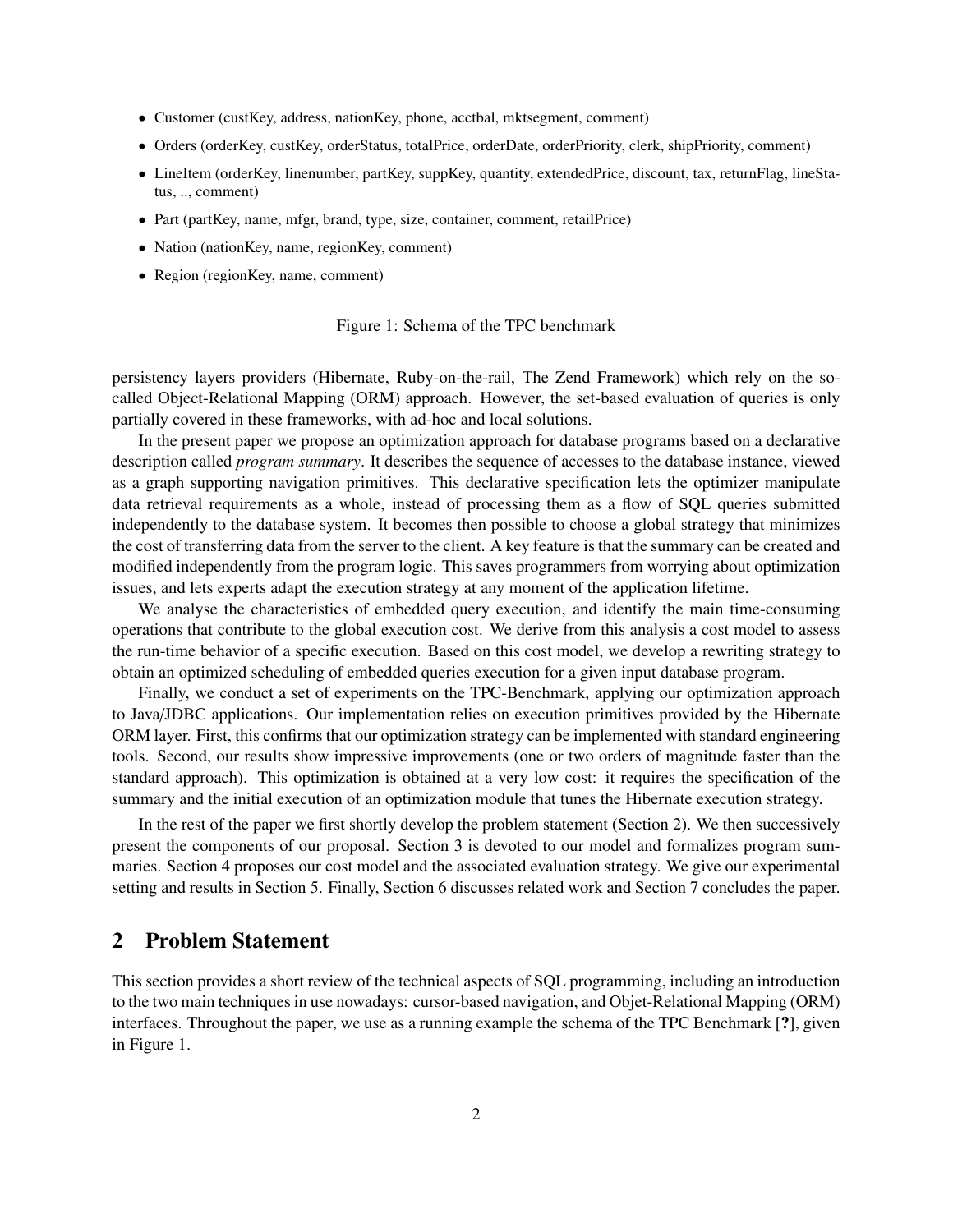#### 2.1 Cursor-based navigation: the  $n + 1$  queries problem

Consider a program that produces invoices to customers. Its typical structure is summarized by the pseudocode shown in Figure 2. In terms of data accesses, the program can be described with SQL queries and the three well-known cursor primitives open, fetch and close. The primitives are processed by a driver component incorporated in the client application. The standard behavior of SQL drivers is to send a remote instruction to the data server, for each call to either **open** or **fetch**. This involves repeated query compilations and network round-trips. Incidental evidence shows that they constitute a major factor in the performance of SQL programs execution, much more important than the server-side execution of the query itself. [?] reports for instance a 99% overhead of network communication over query time. See also [?], page 165, on the cost of cursor iterations.

```
open (q_1: \text{select } * \text{ from Customer where } \text{mksegment} = 'tourism')while (C := \text{ fetch}(q_1)) do
    / / Do s o m et hi n g wit h C
     [\ldots]/ / A c c e s s t o t h e n a t i o n
    open (q_2: \text{select } * \text{ from Nation where } \text{nationalKey} = C.\text{nationalKey})N := \textbf{f} \cdot \textbf{t} \cdot (q_2)close (q_2)/ / Loop on C ' s o r d e r s
    open (q_3: \text{select } * \text{ from Order where } \text{custKey} = C \text{.} \text{custKey})while (O := \textbf{fetch } (q_3)) do
         / / A c c e s s t o t h e l i n e i t e m s
       open (q_4: \text{select } * \text{ from LineItem where orderKey=O. orderKey})while (L := \text{fetch}(q_4)) do
         / / a c c e s s p a rt s , e t c .
      close (q_4)enddo // End loop on orders
     close (q_3)enddo // End loop on customers
close (q_1)
```
Figure 2: A simple invoice program.

In technical terms, the situation is most often referred to as the " $n + 1$  query problem", denoting the execution of a nested loop join on the client side. Assume for instance that the program processes 1,000 invoices. There is one execution of query  $q_1$  for retrieving the customers, and 1,000 executions of queries  $q_2$ and  $q_3$  for, respectively, the nations and orders of each customer. Each execution of either  $q_2$  or  $q_3$  retrieves only a very small part of the total information needed by the program. The full set of nations or orders could actually be easily obtained with a single SQL query. Splitting the data retrieval in many small pieces constitutes a major penalty. As an illustration, one of our experiments shows that the direct execution of our invoice program takes 28 mns (!) on a relatively small MySQL database with 20,000 customers. Loading all the required data in the application program with a single large query takes only 35 s. Similar results are observed for other database servers.

Proliferation of small queries could be avoided and replaced by the execution of a few, large queries. Unfortunately, this contradicts the natural and safe programming practice of retrieving an information only when it needs to be processed. The programmer should not worry about data management issues (e.g.,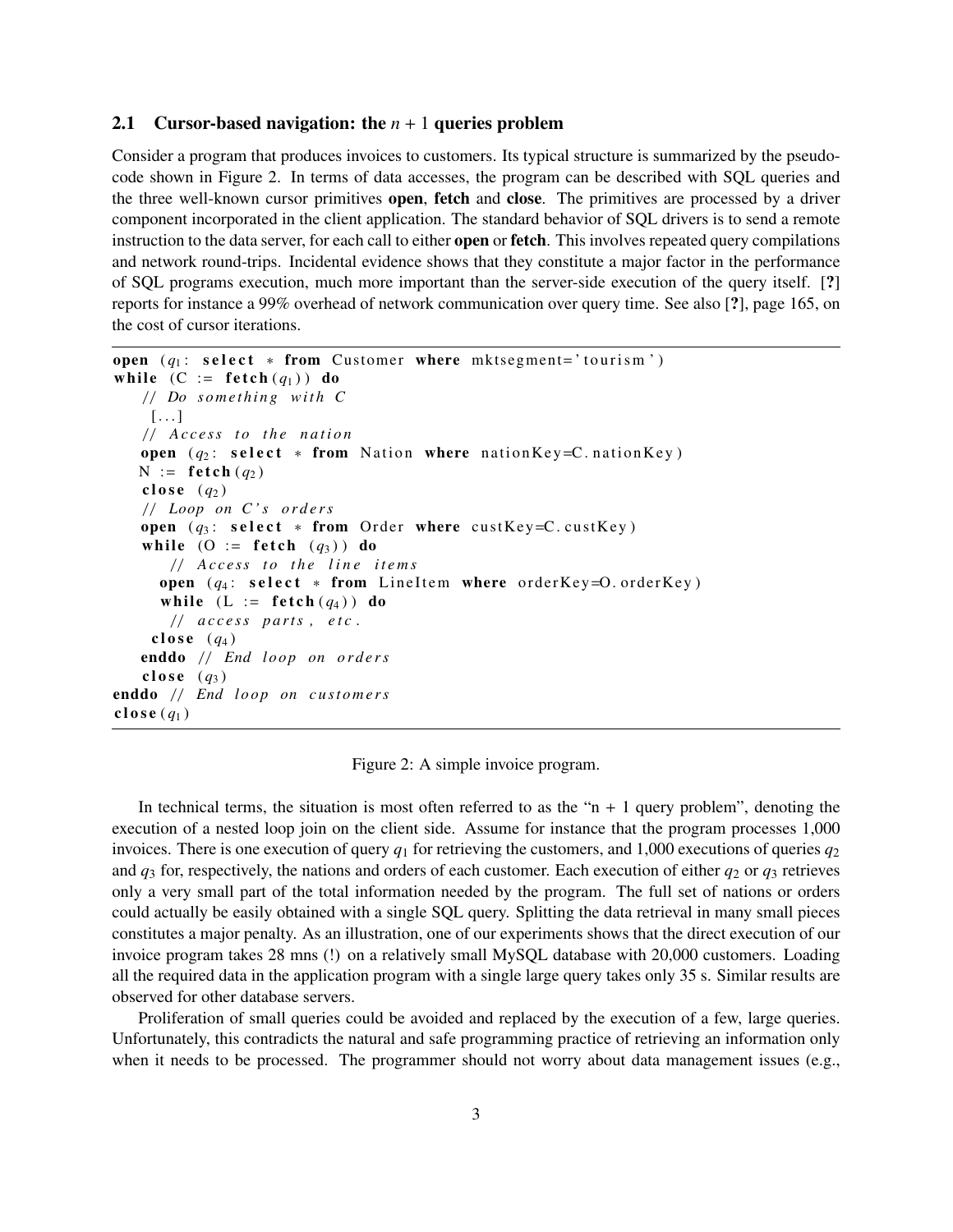```
open (q_1: \text{select } * \text{ from Customer as C join Nation on nationKey=C.nationKey}outer join Order as O on O. custKey=C. custKey
                         outer join Lineitem as L on L. orderKey=O. orderKey
                          where mktsegment='tourism')while (T := \text{ fetch}(q_1)) do
   / / T c o n t a i n s c u st o m e r + n a t i o n + o r d e r + l i n e it e m
   [Decode T to obtain the customer C - Process C (when met for the first
       time)]
   [ Decode T to obtain the nation N -- Process N]
   [Decode T to obtain the order O -- Process O]
   [Decode T to obtain the line item L -- Process L]
   [\ldots]enddo // End loop on customers
close (q_1)
```
Figure 3: The invoice program, rewritten with outer joins

```
for each (C in CustomerCollection. filter (mktsegment='tourism')) do
   / / Do s o m et hi n g wit h C
   [\ldots]/ / A c c e s s t o t h e n a t i o n
   N := C. nation :
   / / Loop on C ' s o r d e r s
   for each (O in C. orders) do
       / / P r o c e s s o r d e r s
   enddo // End loop on orders
enddo
```
Figure 4: The invoice program implemented over an ORM layer.

storing data in temporary structures for future use), but rather focus on the mere application logic.

Our sample program can be equivalently rewritten (in terms of data retrieval) with only one query, using joins and outer joins (Figure 3). Although this approach does avoid the  $n+1$  query pitfall, an immediate downside is that each row *T* obtained in the fetch loop mixes information on customers, nations, orders and line items. Moreover, each customer is repeated with each of his *Order* occurrences, and both are repeated for each order's item. Manipulating this representation involves an intricate and redundant decoding process which is incompatible with basic software design principles.

#### 2.2 Interfacing with Objet-Relational Mappings

Programming techniques that convert data between relational databases and object-oriented programming languages are collectively known as Object-Relational Mapping (ORM in short). Basically, the idea is to create a virtual object database which is materialized on demand. Most of the software development platforms (e.g., J2EE/Hibernate [?], PHP/Zend [?], Ruby and Rails [?], etc.) come equipped with an ORM layer that helps to better integrate application logic with data access and manipulation.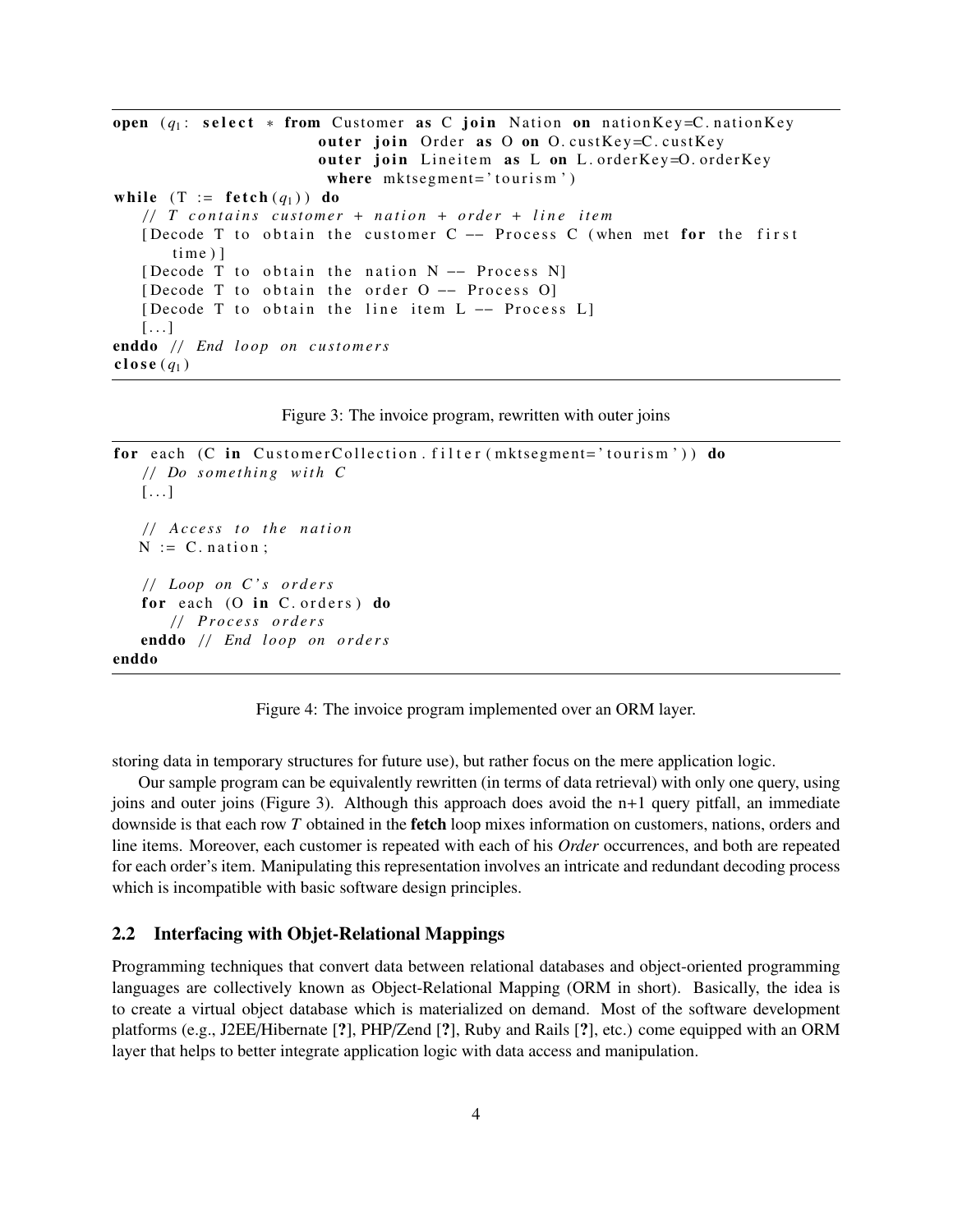Figure 4 shows the invoice program written in ORM style. A clear advantage is that SQL queries are now completely hidden under an object-based navigation process. However, with respect to the underlying query execution scheduling, the difference remains mostly syntactical. The ORM approach clearly favours a scattered execution of trivial queries. In the worse case, each navigation operation towards an object (e.g., from a customer to its nation) or a collection (e.g., from a customer to his orders) is implemented with a dedicated SQL query, which results in an execution process essentially similar to the cursor-based version of our program, or even worse (e.g., one query per record when records are made into objects).

The ORM paradigm constitutes nevertheless a first step towards an asynchronous execution of data manipulations and data server requests. Advanced ORM layers, such as Hibernate, provide some preliminary support for either prefetching data or storing in a client cache a part of the database which is repeatedly accessed by a program. Choosing an appropriate strategy remains however a matter of expertise, and depends on hints expressed at the schema level, and not at the program level. Besides, it is unclear how the relevant choices can be generalized so as to cover a wide and generic class of programs. Our approach, outlined below, aims at filling this gap.

#### 2.3 Approach overview

The architecture is summarized in Figure 5. Client applications consist of two layers . The upper one deals with the tasks related the *application logic*. From this layer point of view, accessing the database is reduced to navigating in a local data graph managed by the lower layer called *object layer*. It stores a local cache containing a subset of the database instance used by the application. This cache is structured as a graph, called *program trace* in the following, where nodes represent objects, and edges represent relationships. The object layer is in charge of interacting with the data server and provides navigation primitives on the program trace. It acts therefore as an ORM layer.



Figure 5: System architecture

The main issue is to decide when and how the program trace is materialized. A simple solution is a lazy strategy (the default approach of ORM systems) which executes a query on a collection when an element of the collection is not found in the local cache. This gives rise to the  $n+1$  query problem explained above.

In order to promote a global strategy based on a full view of the program behavior, we define the content of the program trace by a high-level declaration called *summary*. The summary is transmitted by the upper layer to the object layer component at the beginning of an execution, and is used by the object layer as a global specification that serves to determine an appropriate materialization strategy for the program trace. Basically, the object layer carries out an optimization mechanism that produces a set  $q_1, q_2, \ldots, q_n$  of SQL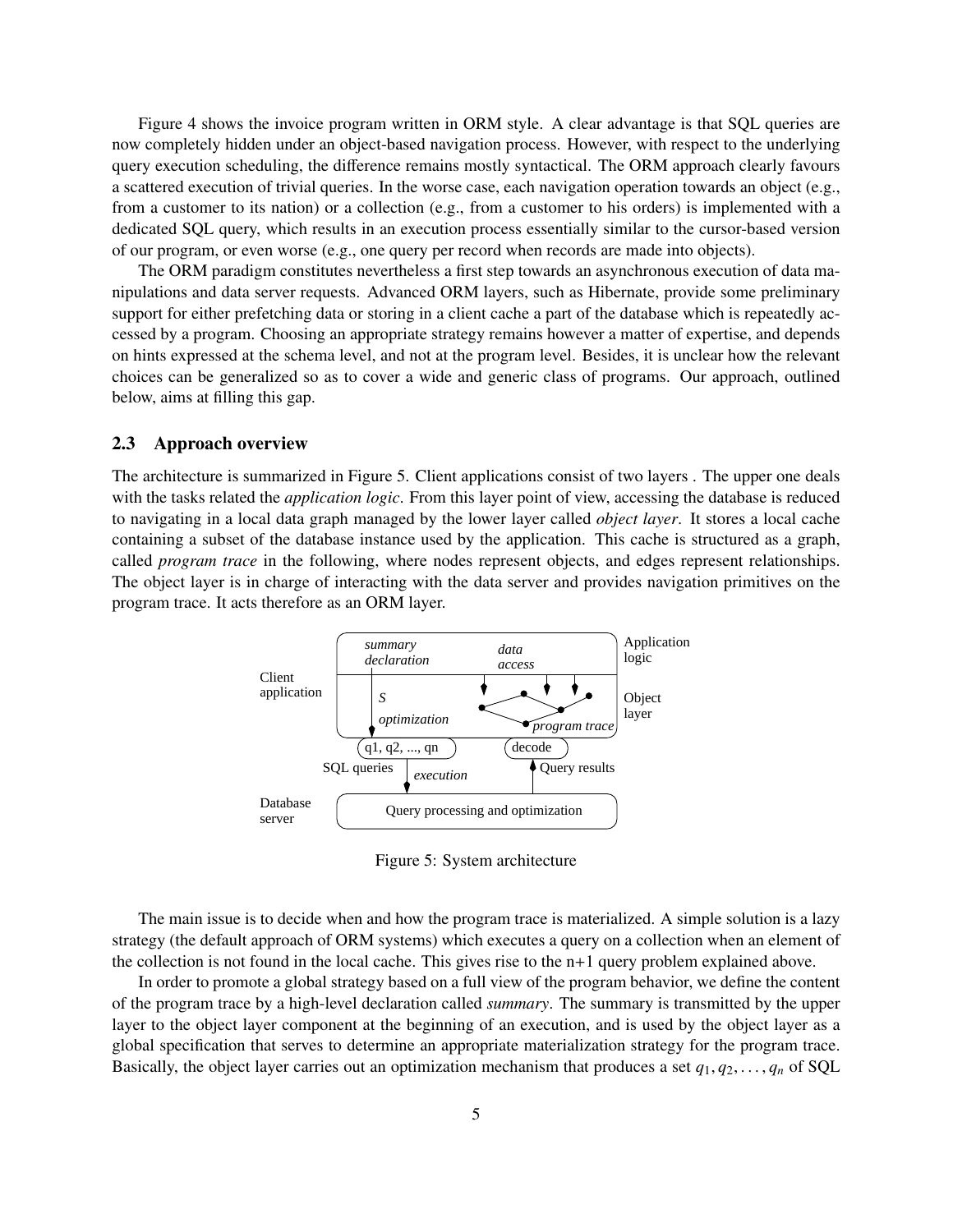queries along with scheduling rules. Each query is in charge of producing a specific part of the program trace, and must be executed when this part needs to be materialized.

An important factor to consider is the cost of maintaining the local cache. The decode operation shown in Figure 5 must be processed when a query result is transmitted to the client. This query may be a join, which creates rows in the result set that mix several objects from the data graph. Consider for instance a join between *Customer*, *Nation* and *Order*. Decoding a row from the result set involves an extraction of a single node for the customer, a node for the nation, and one node for each order. Edges between these nodes must be created as well. Although this decoding can be automatically handled by the object layer, its processing overhead must be considered.

## 3 Program summaries

#### 3.1 The data graph

We model the database as a directed graph and each tuple in the database as a vertex in the graph. Each link (foreign-key, primary-key) is modeled as a directed edge between the corresponding tuples. The graph is virtual, and must be partially materialized during the program evaluation process.



Figure 6: A part of the virtual graph

A part of the data graph is shown in Figure 6 for a TPC database. The main feature of this representation is the simplicity and concision of the concepts in use: each vertex corresponds either to a tuple or a value; each edge is labeled and represents an association between vertices. The edges cover all the various links which are usually distinguished in a relational database, namely tuple-to-attribute and tuple-to-tuple.

In this spirit, we define an associated notion of schema. Let  $\mathcal{T}, \mathcal{R}, \mathcal{A}$  be sets of symbols pairwise disjoint,  $T$  finite, and  $R$ ,  $H$  countably infinite. The elements of  $T$  are *atomic types*, those in  $R$  *relation names*, and those in A *attribute names.* A *(graph database) schema* is a directed labeled graph  $(V, E, \lambda, \mu)$  where *V* ⊆  $T$  ∪  $\mathcal{R}$  is a set of vertex, and  $E$  ⊆  $(V \cap \mathcal{R}) \times V$  is a set of edges.  $\lambda$  is a labeling function from *E* to relation or attribute names, and  $\mu$  is a multiplicity function from *E* to {1, \*}. If  $\mu(e) = 1$ , this indicates that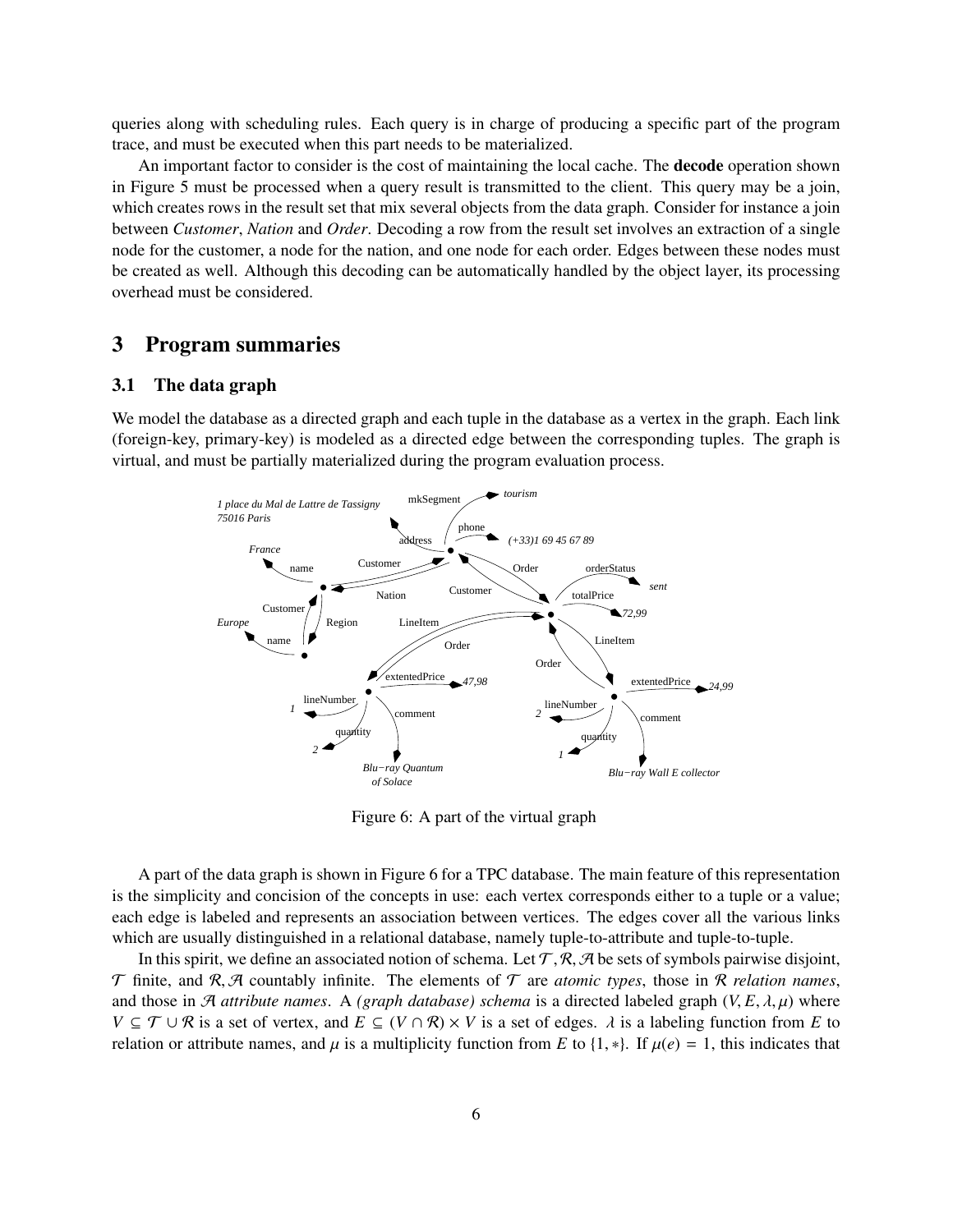there can be at most one instance of *e* in the database for a given initial vertex; if  $\mu(e) = *$ , multiple instances are allowed. Figure 7 shows a part of the graph schema of our sample database.



Figure 7: The schema of the data graph

Given a relational database, there exists a straightforward mapping between the relational schemas and instances and the graph schemas and instances.

#### 3.2 Program summaries

A *program summary* is a concise and simple representation of the part of the database instance accessed by a program *P* during its execution. A summary *S* is built from *path expressions*. Syntactically, paths expressions correspond to a subset of the XPath language [?]. In its simplest form, a path expression is a sequence of labels of edges pairwise connected in a graph schema. A path expression may contain *predicates* which are Boolean combinations of atomic formulas of the form  $q = value$  where q is a path expression. The general form of a path expression is  $l_1[p_1] \cdot l_2[p_2] \cdot \cdot \cdot \cdot l_n[p_n]$  where each  $p_i$  such that  $1 \le i \le n$  is a predicate and each  $l_i$ ,  $1 \le i \le n$  is either a label, either the root vertex symbol *db*.

Example 1. *Here are some examples of path expressions over our sample schema.*

- 1. *db.Order*[*OrderStatus* = 'sent'].*LineItem.quantity*;
- 2. *db.Order*[*OrderStatus* = 'sent'];
- 3. *Customer*[*Nation.Region.name = 'Europe'*].*Order.LineItem.*
- A program summary is simply a tree of path expressions.

Definition 1 (Summary). *A* summary *is inductively defined as follows :*

- *if expr is a path expression, then* @*expr*{} *is a summary;*
- *if p is a path expression and*  $\{s_1, \dots, s_k\}$ ,  $k \ge 0$  *are summaries, then*  $\mathcal{Q}_p\{s_1; \dots, s_k\}$  *is a summary.*

The semantics of the language corresponds to nested loops that explore the data graph, one loop per path expression. This navigation produces the *trace* of a summary *S*, which is a finite unfolding of the graph  $G_I$ representing the nodes visited during the evaluation of *S* . Formally: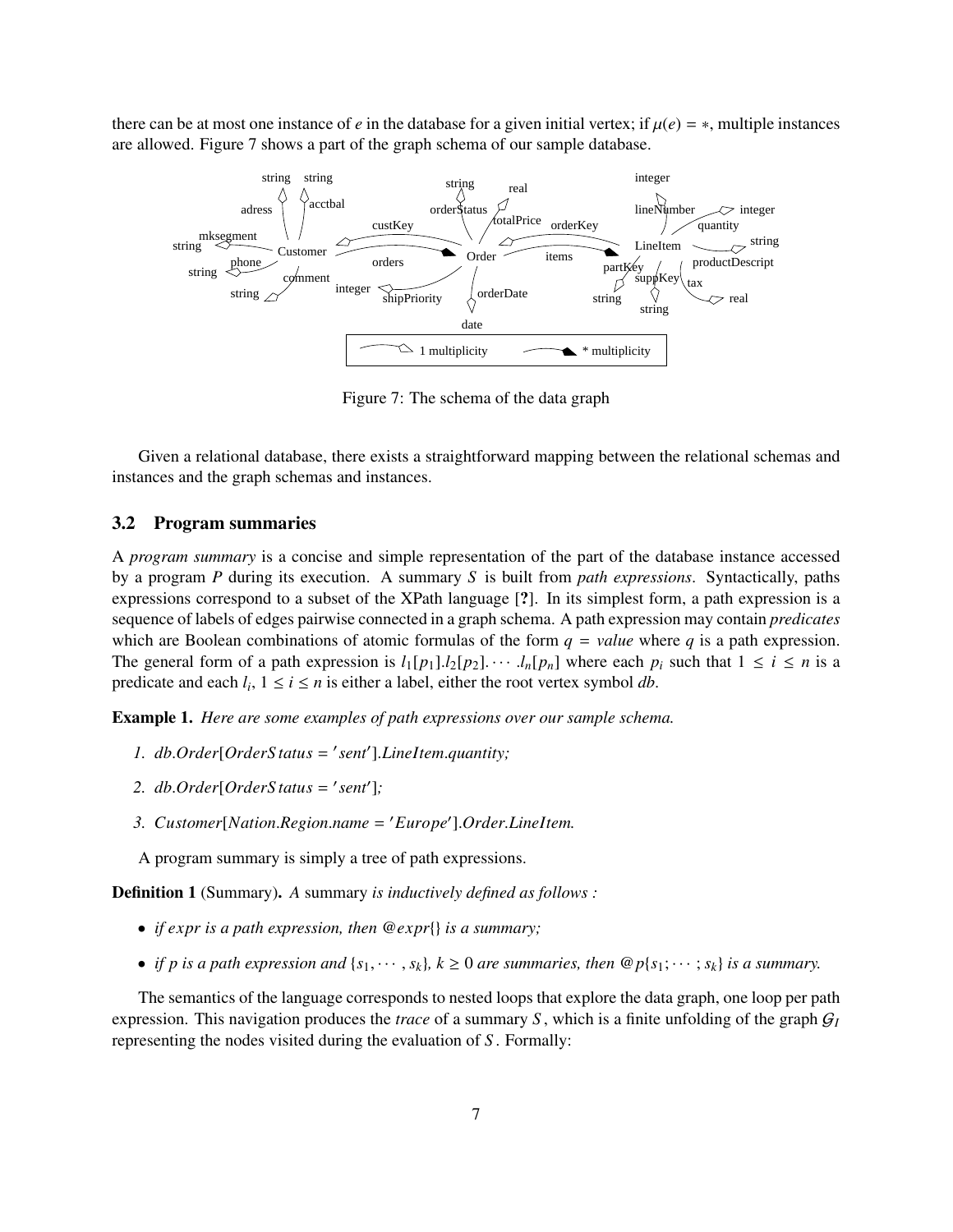

Figure 8: A program summary and its interpretation

**Definition 2** (Trace of a summary). Let S be a summary, represented as a tree of path expressions. Let  $G_I$ *be a data graph and v be one of its vertices. The trace*  $\mathcal{T}_{S,\nu}(\mathcal{G}_I)$  *of* S *on node v with respect to*  $\mathcal{G}_I$  *is a tree,*  $\mathcal{G}_I(\mathcal{G}_I)$  *is a tree, subgraph of* G*<sup>I</sup> and rooted at v, defined inductively as follows:*

- *1. if S is*  $\mathfrak{al}\{\}\$  *where l is a label, then*  $\mathcal{T}_{S,\nu}(\mathcal{G}_I)$  *is the subgraph of*  $\mathcal{G}_I$  *containing all the edges*  $v \xrightarrow{l} v'$ ;
- *2. if S is* **@p.**1{} where p is a path expression and l is a label, then  $\mathcal{T}_{S,\nu}(\mathcal{G}_I)$  is  $\mathcal{T}_{@p{}}(\cdot,\nu(\mathcal{G}_I) \cup \{v' \stackrel{l}{\rightarrow} v'' \mid v'' \in \mathcal{G}_I\}$  $v'', v' \in terminal(\mathcal{T}_{@p{\setminus} \{v\}}(G_I))\}$
- *3. if S is a summary of the form*  $@p\{s_1; \ldots; s_k\}$  *then*  $\mathcal{T}_{S,\nu}(G_I) = \biguplus_{1 \leq i \leq k} \mathcal{T}_{@p.s_i\{j,\nu}(G_I)}$

*The* trace  $\mathcal{T}_S(\mathcal{G}_I)$  of S is defined by  $\mathcal{T}_{S,root}(\mathcal{G}_I)$  (where root is the pseudo-root of  $\mathcal{G}_I$ ).

Our approach associates a summary *S* to a program *P*. The trace of *S* defines a subset of the data graph that needs to be transferred from the server to the client during the execution of *P*. Figure 8 shows a summary of the invoice program and its interpretation.

Note that we do not require a summary to be *complete*, i.e., *P* may need to access some parts of the database instance which are beyond the trace of its summary. This is not a problem, since the default client/server interaction (i.e., lazy execution of SQL queries) can be used in such cases. However, when *P* requires some data in the semantics of its declared summary, this information should be found in the local cache. The summary must therefore cover to the costly part of the program execution.

## 4 Materialization

In the present section, we analyse the optimization space, propose a cost model and define an optimization strategy. All the examples are based on the invoice program.

#### 4.1 The optimization space: outer join, union and decorrelation

*Rewriting rules* take a program summary *S* and generate an SQL execution which materializes the trace of *S*. The materialization process can be described in terms of SQL queries, **open** and **fetch** operations, and finally a **decode**( $\mathcal{T}_P$ ,  $r$ ,  $t$ ) operator which takes as input a row  $r$  from a result set, extracts from  $r$  a node of type *t*, and inserts this node in the trace  $\mathcal{T}_P$ .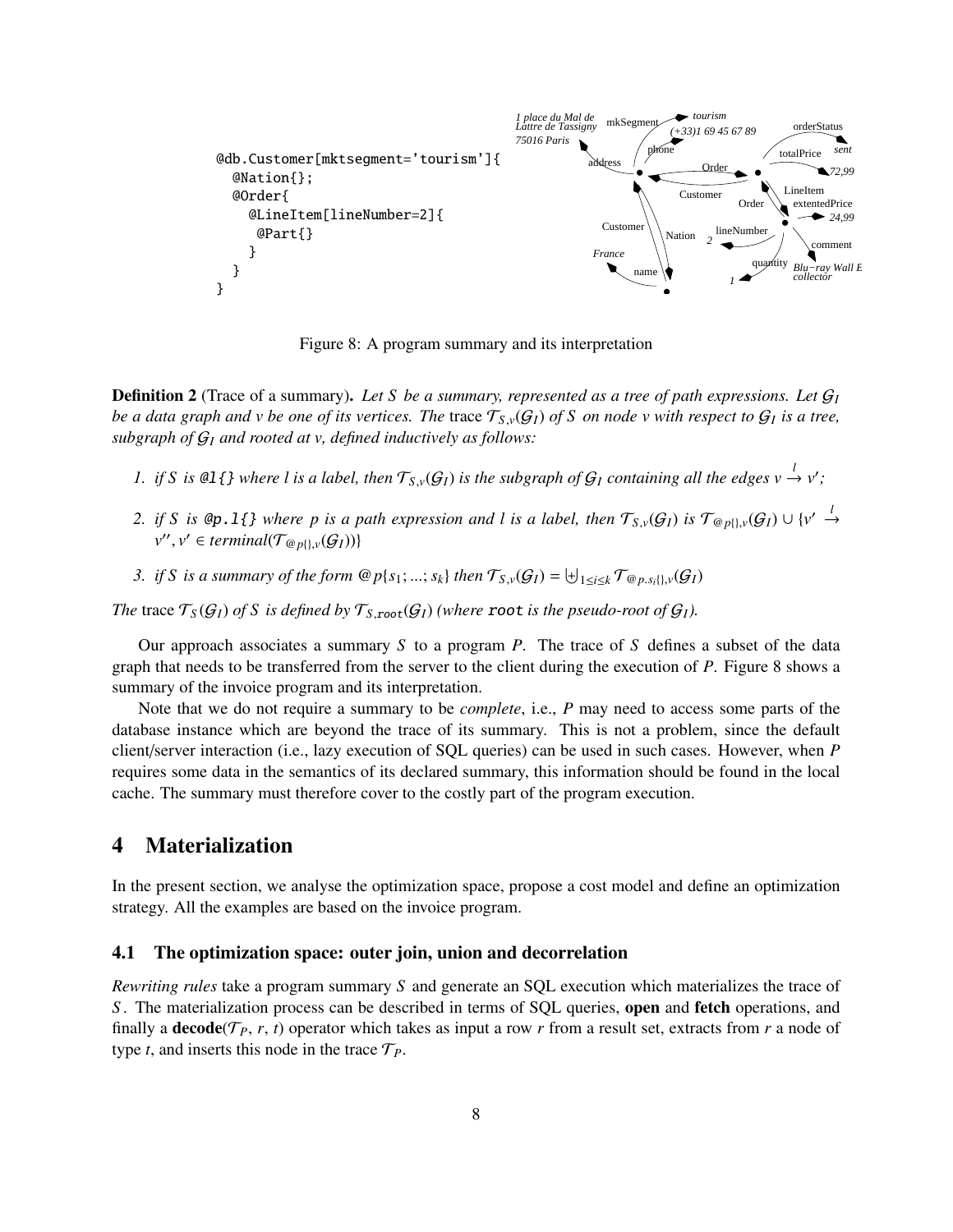The basic rewriting strategy, denoted Lazy in the following, retrieves the data node only when they are needed. As discussed in Section 2, it generates a large number of query executions and client-server round-trips.

Rule 1 (Lazy). *The trace of* @t1[p1]{@t2[p2]} *can be materialized by the following SQL program:*

```
open (q_1: \text{select } * \text{ from } t1 \text{ where } p1)while (r_1 := \text{fetch}(q_1)) do
     decode (\mathcal{T}_P, r_1, t_1)open (q_2: \text{select} * \text{from} t2 \text{ where } p2 \text{ and } t2 \text{.} id_t = r_1 \text{.} id)while (r_2 := \text{fetch}(q_2)) do
        decode (\mathcal{T}_P, r_2, t_2)enddo
enddo
```
Rule 1 generalizes to summaries of the form  $@t1[p1]{@t2[p2]}; \cdots; @tn[pn]$  by adding inner loops. It corresponds to the "natural" way of writing a database program, fetching a row just in time, and throwing it out when it has been exploited. The next rule materializes the trace of a summary with a single query based on outer joins.

Rule 2 (Outer joins). *The trace of* @t1[p1]{@t2[p2]} *can be materialized by the following SQL program:*

```
open (q_1: \text{select } * \text{ from } t1 \text{ outer join } t2 \text{ on } t1 \text{.} id=t2 \text{.} id_t1 \text{ where } p1 \text{ and } p2)while (r := \text{fetch}(q_1)) do
     decode (\mathcal{T}_P, r, t_1)decode (\mathcal{T}_P, r, t_2)enddo
```
Rule 2 generalizes to summaries of the form  $@t1[p1]{@t2[p2]}; \cdots; @tn[pn]$  by adding the Union operator. The (unique) SQL query becomes:

```
select (expression) from t1 outer join t2 on t1 id=t2 id_t1 where p1 and p2
union
 · · ·
union
select (expression) from t1 outer join tn on t1.id=tn.id_t1 where p1 and pn
```
where *expression* standardizes schemas of tables t1...tn, by adding null values on unmatchable attributes.

The code shown in Figure 3 retrieves the data of the invoice program thanks to his rewriting strategy, denoted Single. A clear advantage is the minimization of the number of query executions which reaches here his minimal value, 1. The number of fetches is also reduced with respect to the lazy evaluation. The overhead with this rule is the cost of the **decode** operation which must deal with large rows containing several nodes. Two distinct rows may also contain the same node (e.g, a customer repeated with each of his orders), leading to redundant decoding.

Finally, the last rule that we consider is the *decorrelation rule* (DECORR). It evaluates separately one query for each database table involved in the production of the program trace.

Rule 3 (Decorrelation). *Let* @t1[p1]{@t2[p2]} *be a summary. The trace can be materialized by the following SQL program:*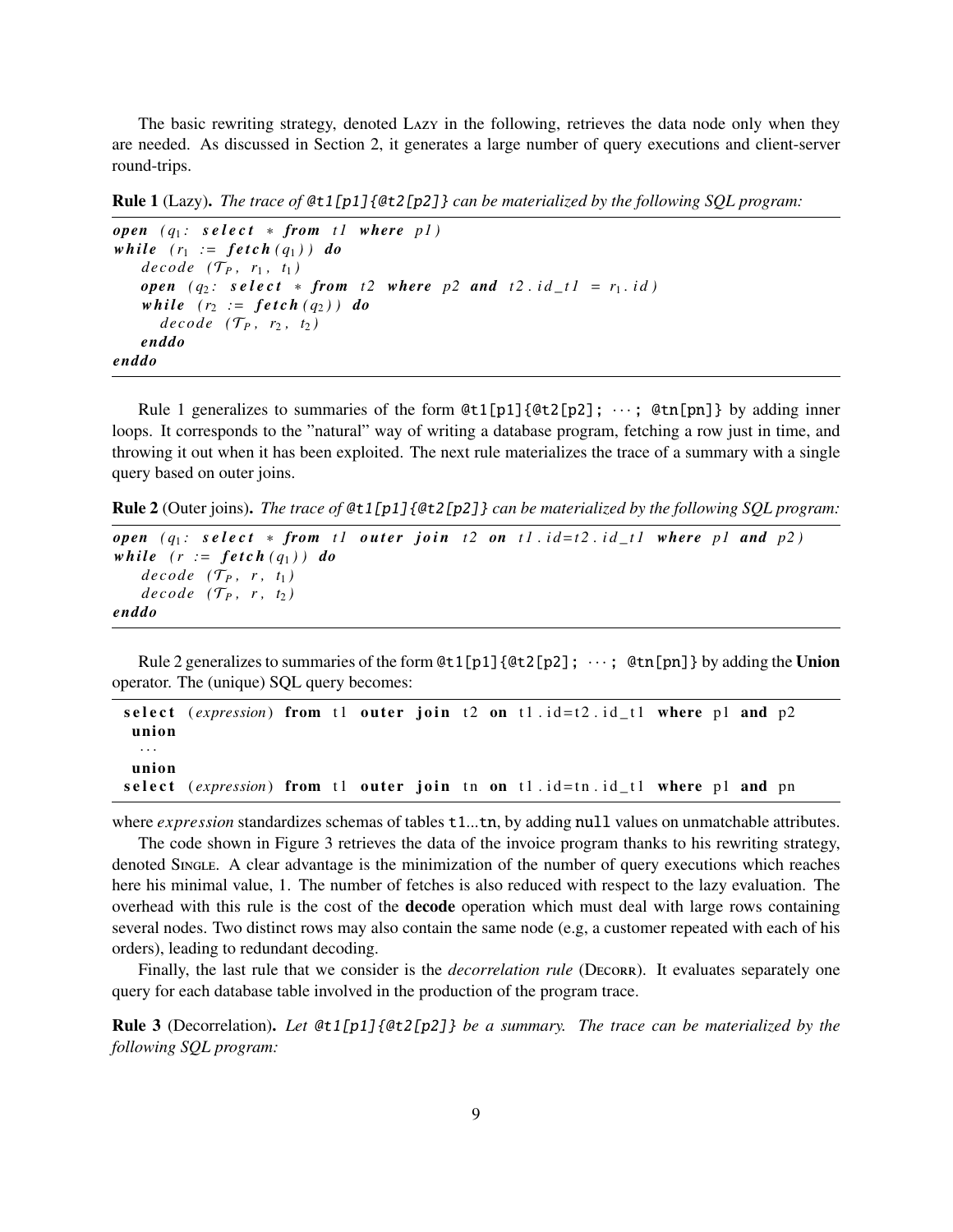*open*  $(q_2: \text{select } * \text{ from } t2 \text{ where } p2 \text{ and } id \text{ in } (select * \text{ from } t1 \text{ where } p1)$ *while*  $(r_2 := \text{fetch}(q_2))$  *do decode*  $(\mathcal{T}_P, r_2, t_2)$ *enddo*  $open$   $(q_1: select * from t1 where p1)$ *while*  $(r_1 := \text{fetch}(q_1))$  *do*  $decode$   $(\mathcal{T}_P, r_1, t_1)$ *enddo*

Consider for instance the summary @Customer[mktsegment='tourism']{@Nation}. The materialization process based on Rule 3 executes the following queries:

```
q_1: select * from Customer where mktsegment='tourism'
q_2: select * from Nation where nation Key in (select nation Key from Customer
   where mkt segment='tourism')
```
Rule 3 generalizes trivially to summaries of the form  $Qt1[p1]\{Qt2[p2]; \cdots; Qtn[pn]\}$ . Although this seems to yield complex queries, this technique limits the cost of decode because each fetch retrieves a row which directly corresponds to a unique node in T*P*.

#### 4.2 The cost model

We now analyse the cost of materialization strategies that result from the application of rewriting rules. We assume that (i) the cost of executing a query on the server side is constant and does not depend on the query size, and (ii) the cost of transmitting a row from the server to the client is independent from the row size. Part of our experiments will be devoted to confirming these assumptions. We model the cost of the query evaluation process as a linear combination of three key operations: **open, fetch**, and **decode**:

$$
cost = C_{open} \times N_{open} + C_{net} \times N_{fetch} + C_{decode} \times N_{decode}
$$
 (1)

*Copen*, *Cnet*, and *Cdecode* represent the relative importance of each key operation. They depend on many factors, including the programming language, the network bandwidth, the database server efficiency, etc. We postpone their study to the performance evaluation, and focus on an estimation of *Nopen*, *Nf etch* and *Ndecode* for a basic program summary @t1[p1]{@t2[p2]}.

In the following,  $|t_1|$  (resp.  $|t_2|$ ) denotes the number of rows of  $t_1$  (resp.  $t_2$ ) in the trace of the summary, and  $\alpha$  the average number of rows from  $t_2$  matching a row from  $t_1$  (i.e., the average number of executions of the inner loop in Lazy mode). Table 1 summarizes the values of *Nopen*, *Nf etch* and *Ndecode* for Lazy (Rule 1), SINGLE (Rule 2) and DECORR (Rule 3).

The Lazy mode exhibits the larger number of **open**, because a query on  $t_2$  is executed for each row of  $t_1$ . The number of **fetch** is  $|t_1| * (1 + \text{Max}(\alpha, 1))$ .  $t_1$  is fetched once in the outer loop, and there is at least one **fetch** in the inner loop, even if  $\alpha = 0$  (i.e., no matching row in  $t_2$ ). In such a case, the first **fetch** executed in the inner loop returns a null object, yet it still counts for one exchange with the data server.

Single yields exactly one **open**, and thus completely avoids the N+1 query problem.  $N_{feich}$  is equal to  $\text{Max}(|t_1|, \alpha|t_1|)$  because of the outer join. The materialization process is identical to the Lazy mode. Finally, the Decorr strategy retrieves separately  $t_1$  and the related rows in  $t_2$ , for a total number of fetches equal to  $|t_1| + |t_2|$ . Each row is fetched once, and decoded independently.

Both Single and Decorr avoid the  $N+1$  queries problem. The difference lies in the trade-off between the number of **fetches**, which is always lower for Single, and the cost of **decode**, which depends on  $\alpha$ . We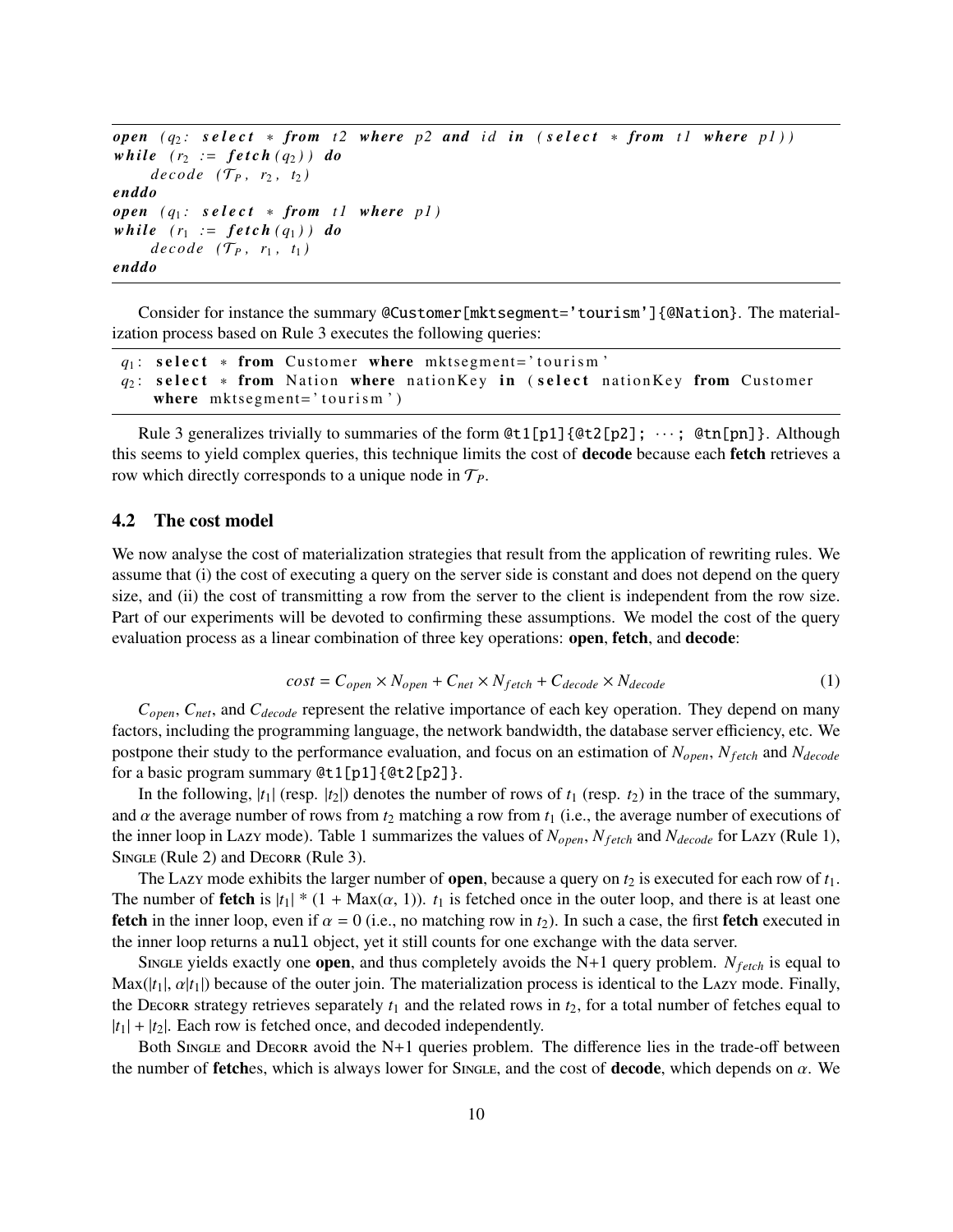|               | $N_{open}$  | $N_{fetch}$                       | $N_{decode}$                    |
|---------------|-------------|-----------------------------------|---------------------------------|
| LAZY          | $1 +  t_1 $ | $ t_1 $ (1 + Max(1, $\alpha$ ))   | $ t_1  (1 + \alpha)$            |
| <b>SINGLE</b> |             | $\text{Max}( t_1 , \alpha  t_1 )$ | t <sub>1</sub>   $(1 + \alpha)$ |
| <b>DECORR</b> |             | $ t_1  +  t_2 $                   | $ t_1  +  t_2 $                 |

Table 1: Cost analysis of the rewriting strategies for the summary  $Qt1[p1]{Qt2[p2]}$ 

distinguish two cases. If  $\alpha \in [0, 1]$ , there is at most one row from  $t_2$  matching a row from  $t_1$ . In that case the cost of **decode** is  $2 * |t_1|$  for Single, and  $|t_1| + |t_2| < 2 * |t_1|$  for Decorr. The latter choice is likely to be the better.

Example 2. *Consider the summary* @customer{@nation} *over the TPC benchmark. Since there is a many-to-one relationship between Customer and Nation,*  $\alpha = 1$ *. Now, assume an instance with* 10,000 *customers and* <sup>200</sup> *nations.* <sup>S</sup>ingle *performs an outer join, with* <sup>10</sup>, <sup>000</sup> *fetch and* <sup>20</sup>, <sup>000</sup> *decode. Note that a same nation is decoded, on average, 50 times.*

<sup>D</sup>ecorr *executes 2 queries, and at most* <sup>10</sup>, <sup>200</sup> *fetch and decode. The number of fetch is slightly larger with respect to* Single *because customers and nations are retrieved separately, but the strategy avoids redundant decoding of nations.*

If  $\alpha > 1$ , there are, on average, several rows from  $t_2$  matching a row from  $t_1$ . The cost of **decode** is  $|t_1| * (1 + \alpha)$  both for Single and Decorr. Since the former generates less **fetch**, it should be preferred.

Example 3. *Consider the summary* @customer{@order} *over the TPC benchmark. Since there is a oneto-many relationship between customer and order,* α > <sup>1</sup>*. Now, assume an instance with* <sup>10</sup>, <sup>000</sup> *customers and* 50,000 *orders where*  $\alpha = 5$ . Single *performs an outer join, with* 50,000 *fetch and* 60,000 *decode*. <sup>D</sup>ecorr *executes 2 queries,* <sup>60</sup>, <sup>000</sup> *fetch and decode. The first strategy saves 10,000 fetch and must be preferred.*

Based on to the previous analysis, the following guidelines can be adopted:

- 1. a node fetched through a many-to-one relationship must be kept in the cache until its parent loop is not completed: this is the case for instance for *Nation* nodes;
- 2. a node fetched through a one-to-many relationship needs not be kept in the cache once it has been processed by the program: this is the case for instance for the *Order* nodes.

#### 4.3 The optimization algorithm

The algorithm takes as input a program summary *S* viewed as a tree of path expressions (the generalization to forests is immediate). It proceeds in two steps. First *S* is partitioned in *blocks*, each block being associated to a specific rewriting rule. Second the blocks are evaluated using a bottom-up order.

Figure 9 illustrates the technique applied to the invoice program. The summary *S* is shown on the left part. Each node is a table name in the TPC database. *S* is first labelled with relationship cardinalities which can be either \* (one to many) or 1 (many to one). The partitioning procedure starts from the root node, *Customer*, scans the summary top-down, and "cuts" the edges corresponding to a many-to-one relationship. One obtains a main block, D, and two sub-blocks, B and C, respectively rooted at *Nation*, and *Part*. The procedure is recursively called for each sub-block. This further decomposes the block B by creating a new sub-block rooted at *Region*.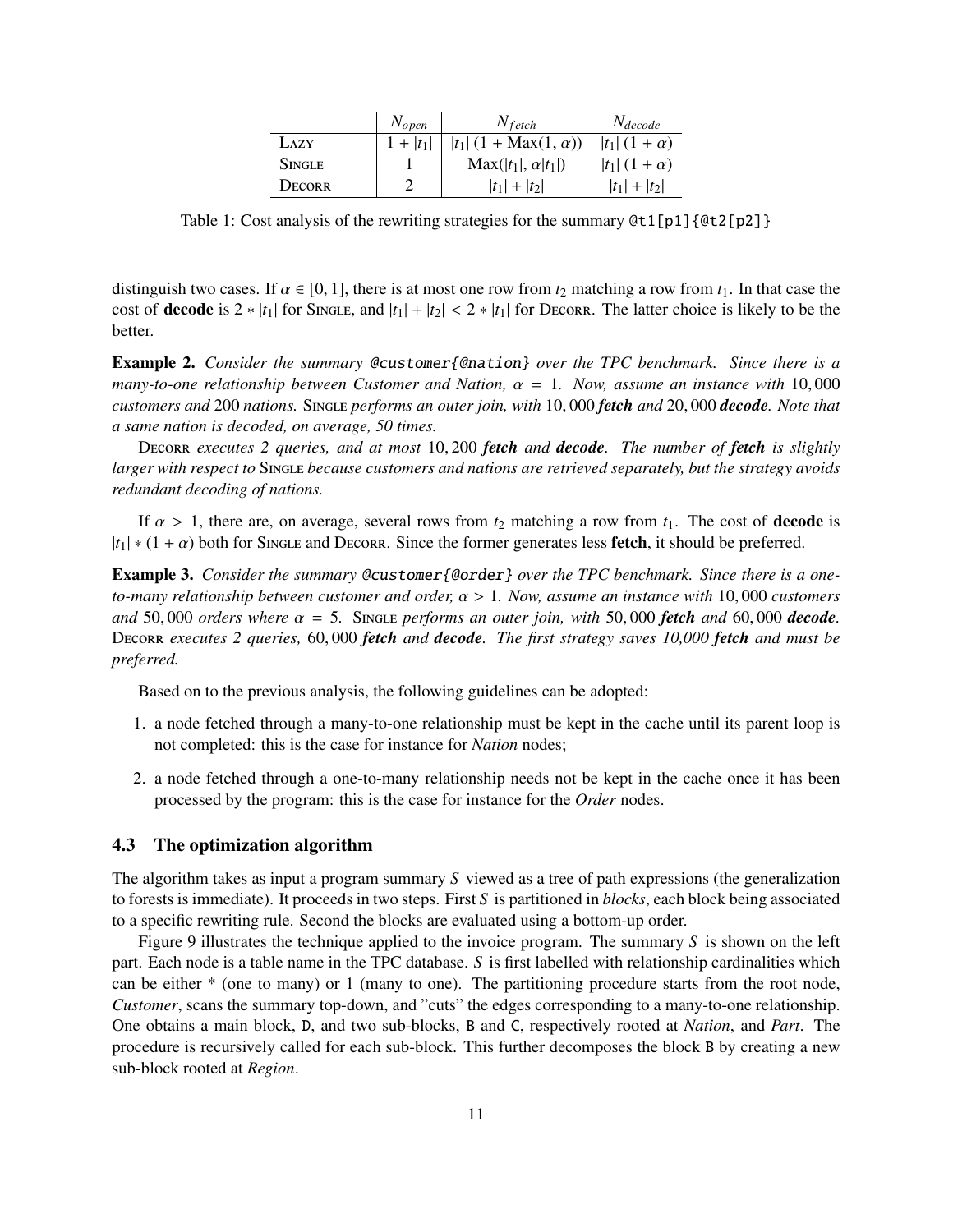

Figure 9: Illustration of the optimization algorithm

Each block contitutes a sub-summary which is materialized as follows:

- 1. Inside each block, Rule 2 (Single) is applied. Block D for instance yields an outer join *Customer-Order-LineItem*.
- 2. When a block  $b_2$  is a child of a block  $b_1$  (i.e., the summary is of the form  $@b1{@b2}$ ), Rule 3 (Decorr) is applied. For instance a decorrelated query on *Part* is executed to materialize the trace of block C.

The scheduling of the materialization follows a bottom-up approach. Block A and C must be executed first. Their results are put in the cache. Block B follows, then block D. Note that when the loop on the outer join *Customer-Order-LineItem* is carried out, the related *Nation* and *Part* tuples can be found in the cache.

The optimization algorithm minimizes the number of decode operation (in fact, it is easy to see that each row in the trace is only decoded once). More generally, it satisfies Theorem 1.

Theorem 1 (Global optimization of materialization). *Let I be an instance such that the average number of instances of any one-to-many relationship is greater than 1. Then, for any program summary S , the optimization algorithm minimizes*  $N_{open} + N_{fetch} + N_{decode}$ .

Sketch of proof: Assume first that the summary consists of a single block of the form  $Qt1[p1]{Qt2[p2]}$ . By definition of a block, the relationship is one-to-many and  $\alpha > 1$ . Referring to Table 1, it is easy to prove that the Single strategy minimizes  $N_{open} + N_{feich} + N_{decode}$ . By induction on the form of the block, this extends to a block of any size.

Next, consider a summary with several blocks. Blocks can now be seen as tables and relations between blocks are many-to-one. Referring to Table 1, it is easy to prove that the Decorr strategy minimizes *N*<sub>open</sub> + *N*<sub>*fetch*</sub> + *N*<sub>decode</sub> for a simple summary of the form @t1[p1]{@t2[p2]} with  $\alpha \le 1$ . By induction on the form of the summary, this extends to any summary. on the form of the summary, this extends to any summary.

The condition states that the instance is not degenerated, i.e., that it matches the schema structure in terms of cardinalities. The algorithm delivers then the best plan if we make the simplified assumption that the costs of **open, fetch** and **decode** are roughly similar. As mentioned above, these costs actually depend on many factors, but our evaluation strategy, designed to limit the impact of each factor, is expected to remain robust enough.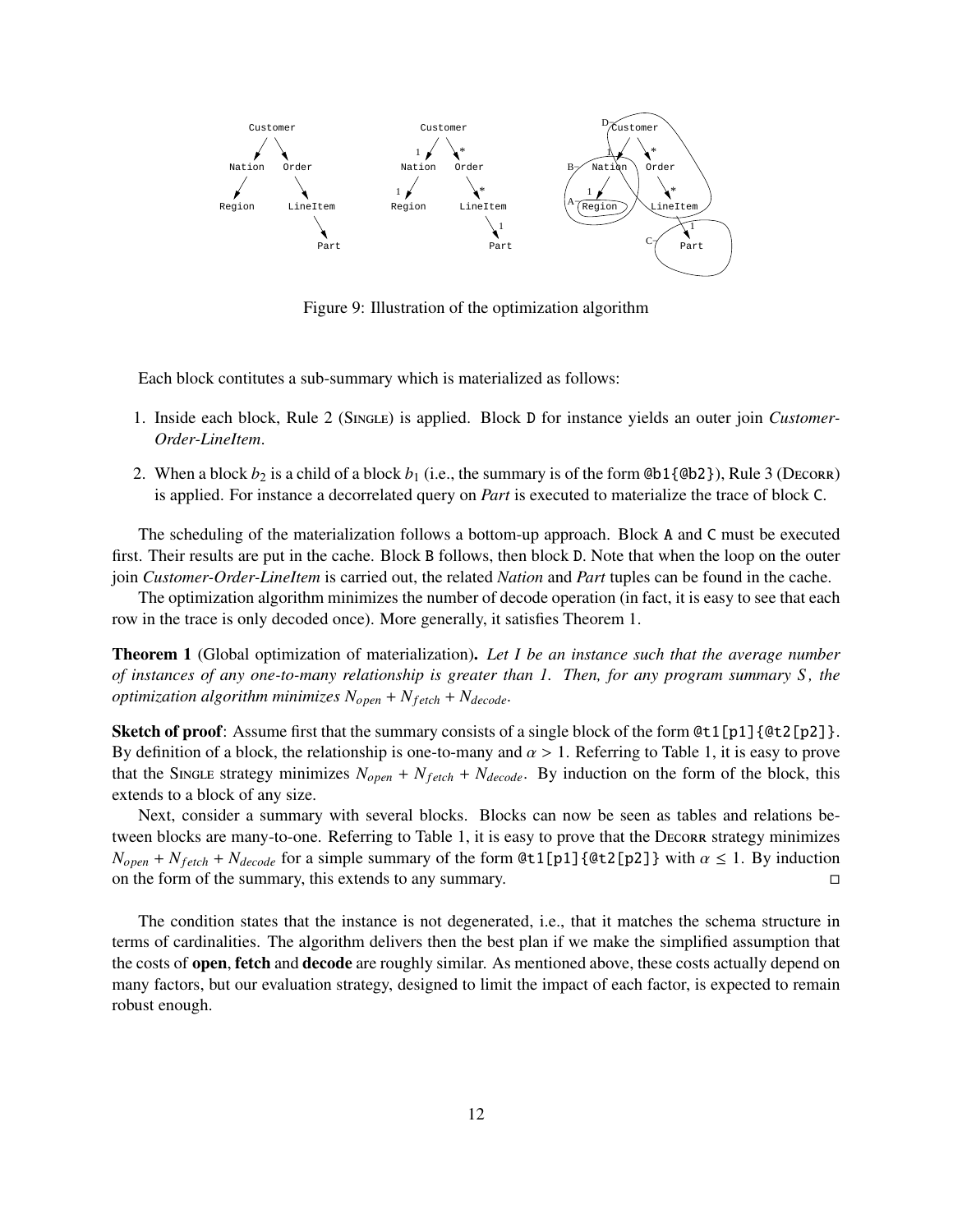## 5 Experiments

We conducted extensive experiments to assess the gain obtained by our method. We first briefly describe our experimental setting, then discuss our results.

#### 5.1 Experimental setting

The optimization approach has been implemented, in Java, as an extension of the Hibernate 3.3.0 ORM layer. Application programs can be written with standard Hibernate techniques, the only specificity being a call to the optimization module, at the beginning of the program, providing the summary. The module analyses the summary, applies the optimization algorithm, and performs the necessary actions to enable the resulting strategy. The main actions at this step consist either in executing some queries and putting their result in the cache or tuning some Hibernate parameters to obtain the required execution schedule.

The program and the data server run on two distinct computers, connected by a LAN (Local Area Network) network. Programs run under Windows XP with a CPU clock rate of 1.73 GHz and 1GB in main memory. Data servers are hosted on Windows XP operating system with an Intel Core2 Duo processor having 3 GB in main memory and a CPU clock rate of 2.26 GHz. We used the following RDBMS: MySQL 5.0, PostgreSQL 8.1 and Microsoft SQLServer 2005. The database is a synthetic instance of the TPC-H schema, generated with various size. In the following, *Dataset(n)* denotes an instance with *n* customers and 2\**n* parts. Each instance follows a simple distribution which associates two orders to each customer and two lineitems to each order. *n* parts are involved in the association between Lineitem and Part.

We report the experiments for three programs over this schema, *Psimple*, *Pcust* and *Ppart*, whose summaries are shown on Figure 10.



Figure 10: Summaries of the *Psimple*, *Pcust* and *Ppart* programs

In order to validate our choices, we compare the result of the following execution strategies: Lazy (an execution similar to a cursor-based implementation); SINGLE (the data graph is materialized with a single query that (outer) joins all the relations accessed by the program), and Optim, our optimized strategy which combines outer joins and decorrelation.

#### 5.2 Constant cost of open and fetch

Recall that our cost model assumes that the costs of **open** and **fetch** are constant, and thus independent from, respectively, the query size or the row size. In order to validate these assumptions, we first extracted the following SQL queries from the *Pcust* program, over the *Dataset(20K)* SQLServer database: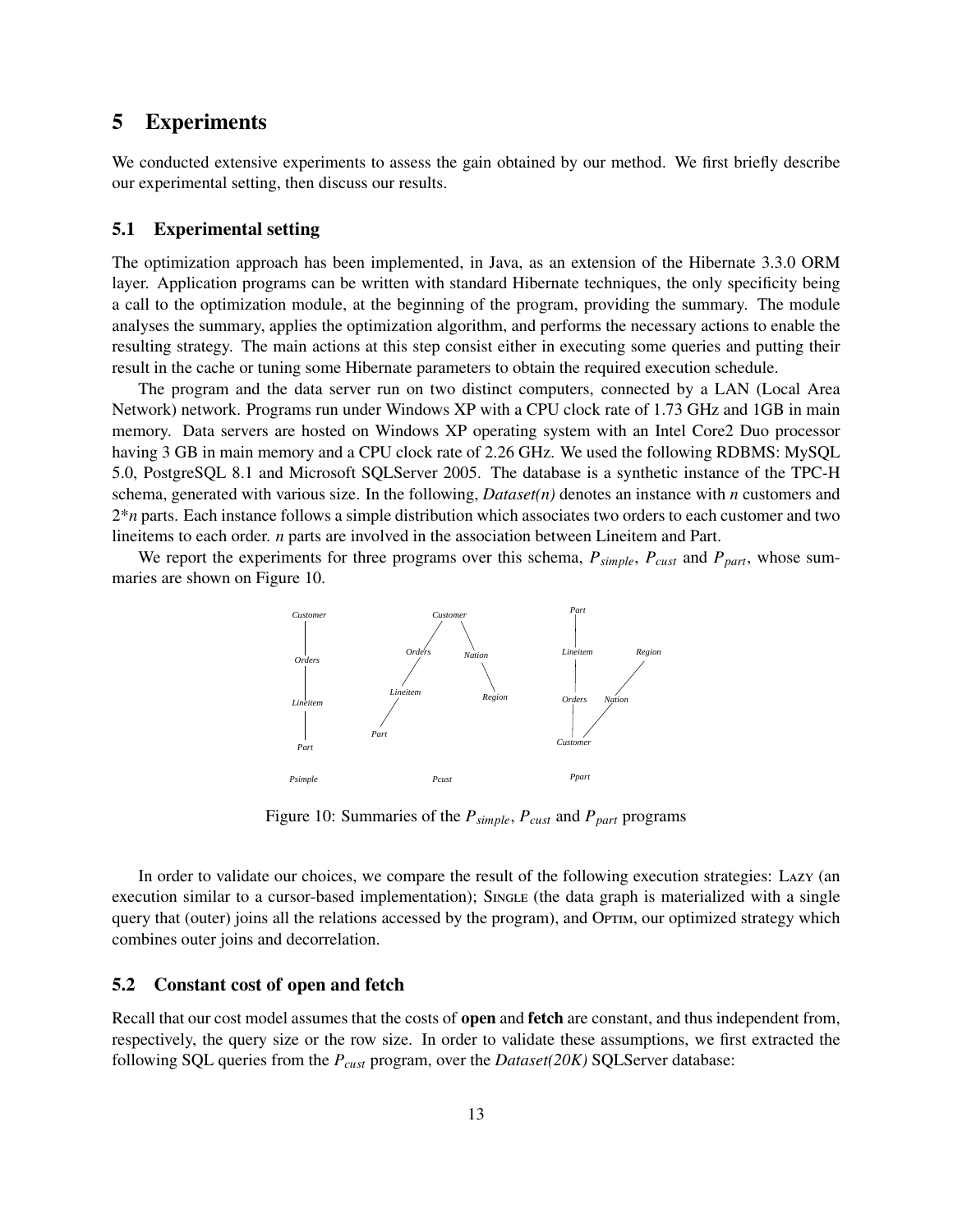|            | <b>Customer Query</b> | Part Query | Outer join Query | <b>Single Query</b> |
|------------|-----------------------|------------|------------------|---------------------|
| SQLServer  | 0.016                 | 0.281      | 0.391            | 0.412               |
| PostgreSQL | 0.031                 | 1.344      | 0.532            | 0.828               |
| MySQL      | 0.016                 | 0.281      | .14              | .245                |

Table 2: Cost of executing open (server side only)

```
Customer query:
  select max(*) from Customer c
Part decorrelated query:
 select max(*) from part p where p . partkey in (
  select 1. partkey from lineitem 1 where 1. orderkey in (
      select o. orderkey from orders o where o. custkey in (
        select c. custkey from customer c)))
Outer join query:
  select max(*) from Customer c
     left outer join Order o on c. custkey = o. custkey
       left outer join lineitem l on o orderkey = l orderkey
Single query:
    select max(*) from Customer c
     left outer join Order o on c. custkey = o. custkey
       left outer join lineitem l on o orderkey = l orderkey
            left outer join part p on p. partkey=1. partkey
```
We measure the execution of each query on the server, independently from communication and decoding overhead. Table 2 gives the results. The costs obviously differ with respect to both the complexity of a query expression and the specific system. With SQLServer, running a single query which retrieves *all* the data needed by a program is 25 times more costly than running a simple query than scans the Customer table (but retrieves only customer information). The ratios become respectively 50 and 77 for PostgreSQL and MySQL. Nevertheless, they appear negligible with respect to the number of queries executed by a program that relies on the Lazy strategy. An invoice program that scans the Customer table for instance must execute 20,000 queries to retrieve the Order rows, and much more to retrieve the LineItem rows. We conclude that the differences in query execution time on the server are negligible with respect to the N+1 query problem and communication overhead.

Next, we analyse the impact of the row size of the **fetch** cost. We repeatedly execute a program that fully scans a table with 1,000 rows. For each scan we vary the size of the row created by the select clause. Table 3 shows the results. It turns out that retrieving large rows does not make a great difference. This can be related to the default packet size (Maximum Transmission Unit) of the underlying network protocol. For ethernet (LAN), the max packet size is 1500 octets. The same argument as before holds: a program retrieving 1,000 rows of 1,000-bytes each will be about two times faster than a program that gets 2,000 rows of 500 bytes. In terms of database programming, this clearly calls for an execution of (outer) joins, putting rows from several tables together and minimizing the number of fetches.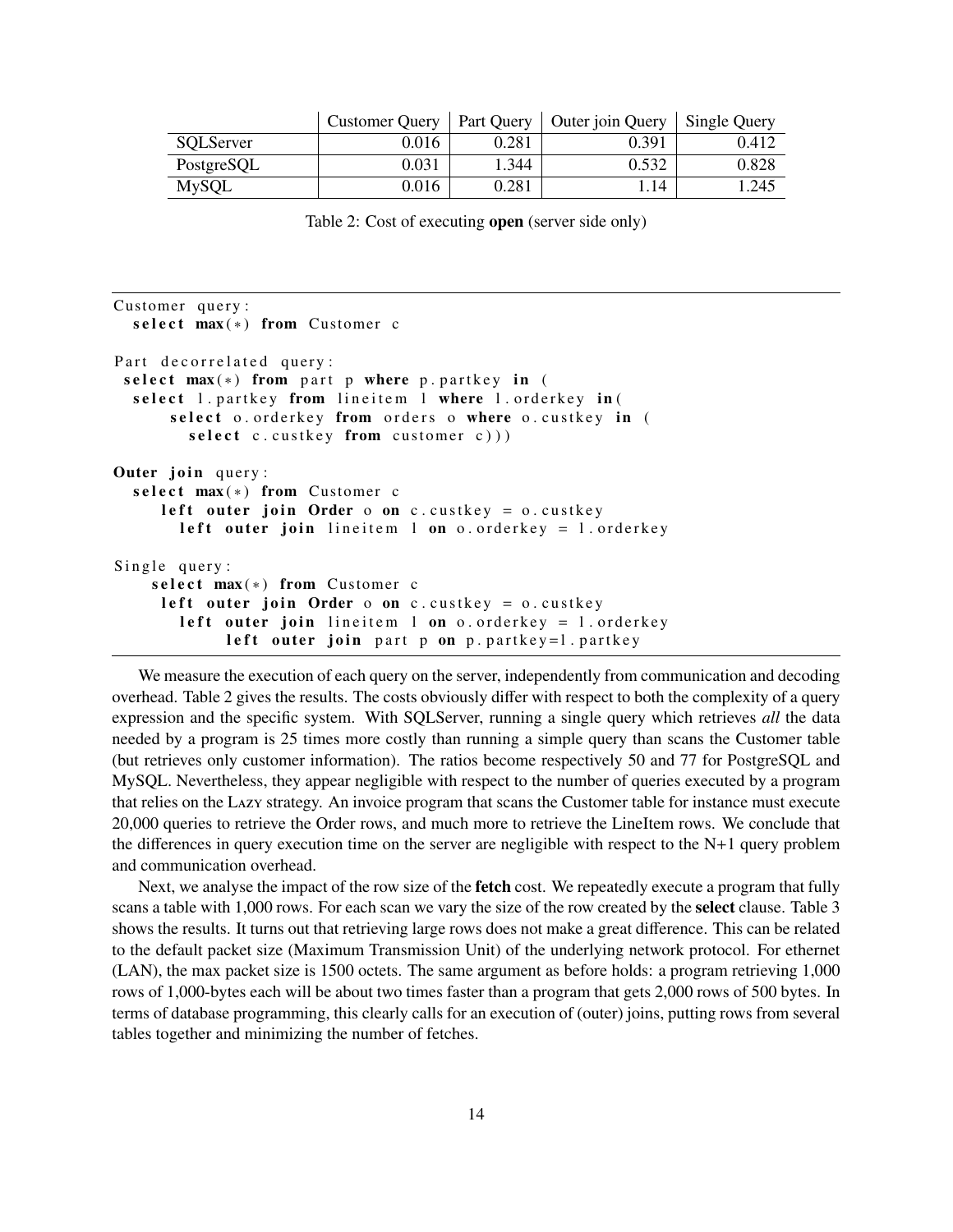| Row size |  | $50 \mid 100 \mid 300 \mid 500 \mid$ | 800   1000   2000 |  |
|----------|--|--------------------------------------|-------------------|--|
|          |  |                                      |                   |  |

| Number of opens |       | 500    | 1,000  | 2,000  | 2,500  | 5,000  | 10.000  |
|-----------------|-------|--------|--------|--------|--------|--------|---------|
| SQLServer       | 5.063 | 5.985  | 6.75   | 8.281  | 8.672  | 16.875 | 45.14   |
| PostgreSQL      | 3.703 | 12.969 | 22.344 | 42.921 | 49.719 | 96.094 | 208.531 |
| <b>MySQL</b>    | 3.515 | 5.125  | 5.609  | 7.329  | 8.515  | 16.203 | 36.734  |

Table 3: Impact of row size on fetch (client-server communication)

Table 4: Impact of the number of open on the program execution

#### 5.3 Relative costs of open, fetch and decode

We analyse independently the impact of the number of **open** or **fetch** on the program execution. We first execute a program with a unique query that scans a table with 10,000 rows. The number of **fetch** is thus constant (10,000). We vary the number of open from 1 (the query addresses all the rows) to 10,000 (the query is executed for each row). Results are shown in Table 4 and Figure 11. The figures for the first column represent the cost of fetching and decoding the data, with only one query execution. The remaining columns represent the overhead of executing many open. Next, we scan the same table, executing only one query, but stopping the loop after *n* fetch. Table 5 and Figure 11 show the results.

The linear aspects of the curves confirm our expectations. The slope in Figure 11 (constant *Copen* in Equation 1) is almost 1 for the three database servers. The obvious interpretation is that queries are executed independently on the server, therefore the cost of submitting *n* queries is *n* times the cost of submitting only one query. The constant associated to **fetch** is rather 0.3-0.5 and depends on the database system. This can be explained by low-level session cache effects, either on the server or on the client, along with packet clustering during network exchanges.

#### 5.4 Comparison of materialization strategies

Table 6 shows the execution time of *Psimple*, *Pcust* and *Ppart* programs running over the *Dataset(20K)* database. We report the figures for the LAZY, OPTIM and SINGLE strategies. Executing independently a lot of small queries leads to dramatic execution times. The results are consistent for the three RDBMS used, and confirm the major impact on the performances of the client/server exchanges and network round-trips. OPTIM and SINGLE consistently outperform LAZY by one or even two orders of magnitude, and have close execution times for the summaries  $P_{simple}$  and  $P_{cust}$ . Interestingly, the Optim strategy becomes faster than

| Number of fetches | 1,000 | 2,000 | 3,000 | 4,000 | 5,000 | 7,000 | 8,000 | 9,000   | 10,000 |
|-------------------|-------|-------|-------|-------|-------|-------|-------|---------|--------|
| SQLServer         | 2.875 | 3.156 | 3.329 | 3.438 | 3.781 | 3.891 | 4.046 | 4 2 9 7 | 4.375  |
| PostgreSQL        | 2.078 | 2.375 | 2.484 | 2.625 | 2.735 |       | 3.141 | 3.313   | 3.5    |
| MySQL             | 2.14  | 2.328 | 2.578 | 2.782 | 2.875 | 3.078 |       | 3.234   | 3.593  |

Table 5: Impact of the number of fetch on the program execution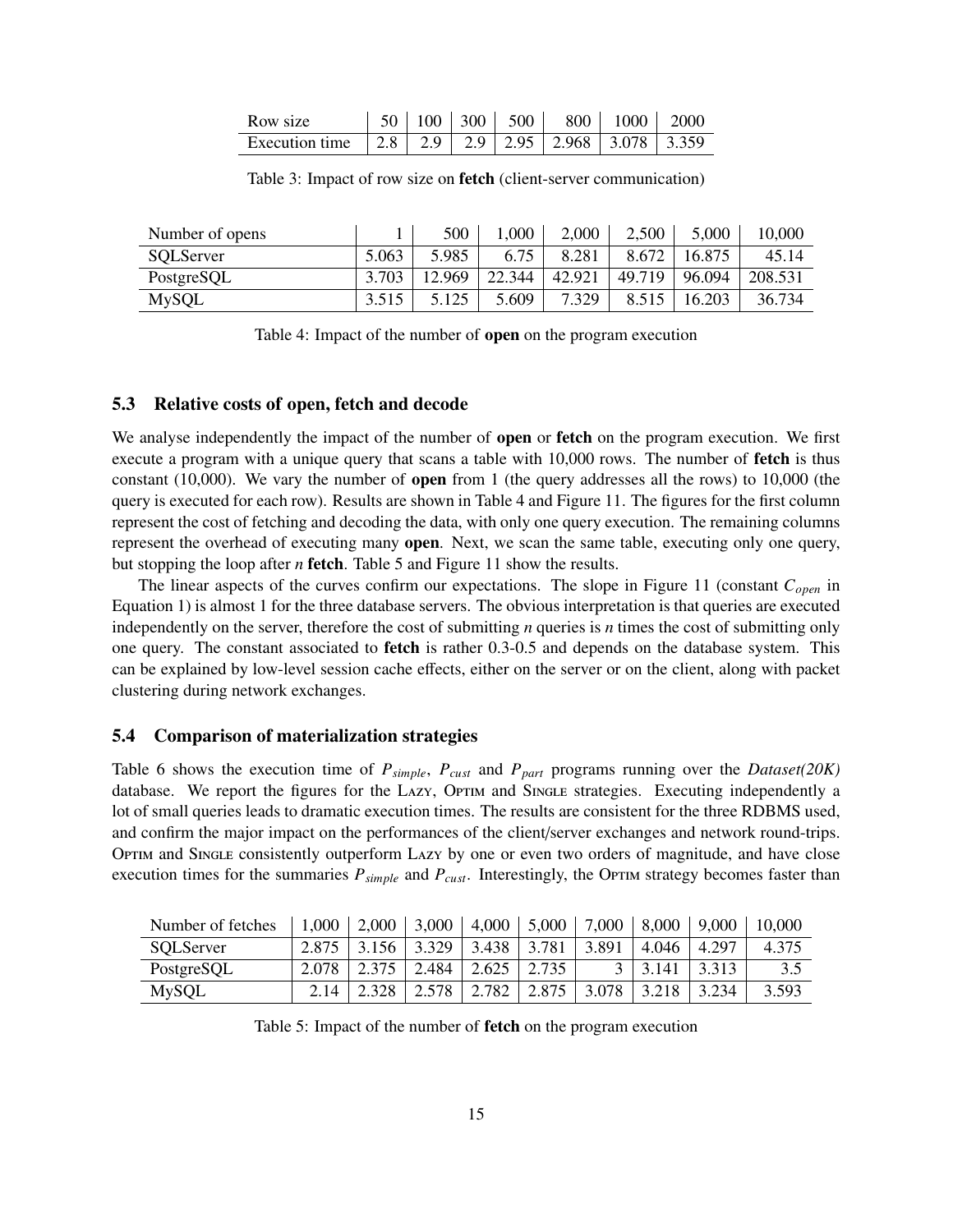

Figure 11: Cost evolution with respect to the number of opens and fetches

|             | simple        |       |                 | cust          |       |       | part   |       |        |
|-------------|---------------|-------|-----------------|---------------|-------|-------|--------|-------|--------|
|             | <b>SINGLE</b> | JPTIM | $\triangle$ AZY | <b>SINGLE</b> | Optim | LAZY  | SINGLE | Ортім | Lazy   |
| S QLS erver | 36            | 34    | 1,527           | 37            | 35    | ,947  | 44     | 37    | 2,103  |
| PostgreS QL | 58            | 48    | ,345            | 67            | 49    | 9,321 | 82     |       | 11,698 |
| $M$ yS QL   | 37            | 35    | 1,678           | 38            | 36    | ,989  | 50     | 39    | 2,302  |

Table 6: Execution time of *Psimple*, *Pcust* and *Ppart*, in seconds

Single for  $P_{part}$ . The reasons lies in the number of redundant decoding carried out by  $P_{part}$ .

Consider the summary of *P*<sub>part</sub> in Figure 10. Single executes a query with 5 outer joins associating the 6 tables. Since the dataset contains 80,000 line items, the program performs 80,000 fetches, each retrieving one large row with 6 tuples. Redundant decoding is performed for orders, customers, nations and regions. There are for instance 30 distinct nations represented in the result, but one nation appears in each of the 80,000 rows. A same nation is therefore transmitted 2,666 times on average!

Optim avoids this overhead. Region, Nation, Customer and Order are successively put in the cache. Then an outer join in the first block Part-LineItem is executed, leading to 80,000 fetches, but no redundant decoding.

Figure 12 shows the behavior of the execution strategies by varying the database size. Both Single and OPTIM avoid the  $N+1$  query pitfall, and enjoy a linear increase of execution time. Lazy, on the other hand, executes a number of queries which is exponential in the depth of the query summary. We use a modest database with a few thousands rows in each table. The Lazy technique would clearly not scale to very large datasets.

In summary, our simple cost model leads to an effective and robust improvement of database program execution. Executing a tree of single queries with a naive nesting of cursor-based table scan is a nonscalable solution. We considered the brute-force rewriting of the whole program summary as a single query, and showed that results in a linear behavior of the program execution, roughly proportional to the number of fetched rows. Our Optim algorithm is a simple technique to further improve this result, by getting rid of the redundant decoding.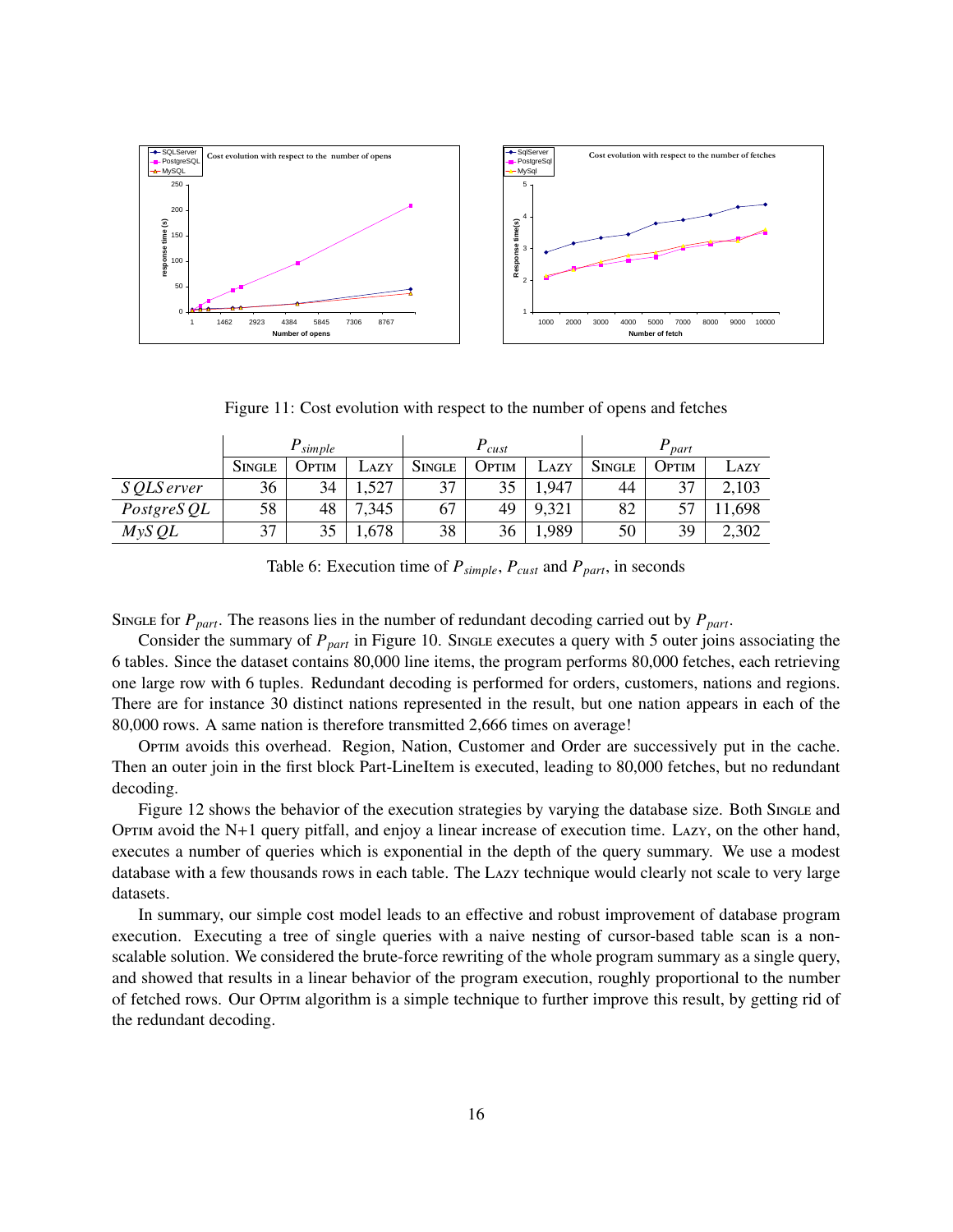

Figure 12: Response time of the *Pcust* and *Ppart* programs execution over a SQLServer database

## 6 Related work

Our work is related to studies aiming at publishing relational data as XML views [?, ?, ?, ?, ?]. These middleware systems specify a view-definition language in order to map between XML and relational data: application queries expressed in terms of semi-structured data are transformed into SQL queries. The SilkRoute system [?] relies on XQuery expressions over canonical XML virtual views [?]. SilkRoute uses a cost-based optimization algorithm, which obtains its cost estimates from the relational engine. The impact of client/server exchanges is not considered. The ROLEX system [?] provides a dynamic, virtual DOM interface to relational data, and supports DOM operators which are converted on the fly in SQL queries. ROLEX optimization cost model is based on a navigation profile (adopting, like use, a very simple model for this). ROLEX query evaluation strategies are customized for navigational access, i.e., for lazy materialization. Moreover, the context is different from ours, since a user can navigate freely in the (virtual) XML document, whereas the behavior of databases programs is much more predictable. This is true as well for [?], which focuses on lazy execution, and [?] which proposes an incremental evaluation strategy.

Decorrelation strategy is often considered for query optimization. The aim of the decorrelation problem is to dissociate the execution of a subquery block from that of a correlated outer block. Our problem (materialization strategy) consists in choosing an order of data materialization in a graph, an edge  $v_1 \rightarrow v_2$ in this graph beeing a kind of correlation between  $v_1$  and the subgraph rooted in  $v_2$ . This problem has been widely studied in the context of SQL queries (see [?, ?, ?]). The specification of the exported data as a tree of co-related SQL queries can be viewed as an abstraction of nested cursors over result sets, each defined with respect to its parents [?, ?]. Query rewriting techniques are mostly viewed in terms of database server optimization which aims, basically, at limiting I/O operations [?, ?]. As shown in the present paper, we can transpose these techniques to a client/server context where the network cost is considered as predominant.

Finally, a close work is the Scapel system [?]. Basically, Scalpel observes the flow of queries submitted by an application, attempts to build query patterns (typically, joins built from nested queries), and then rewrites these patterns as query execution plans (e.g., merge join or hash joins) executed on the client side. The system relies on a sophisticated cost-based optimizer which estimates the efficiency of execution strategies with respect to many parameters, including the open and fetch operations. Our approach is quite similar in its motivation and its initial observations. It differs by several aspects: (i) we chose an explicit